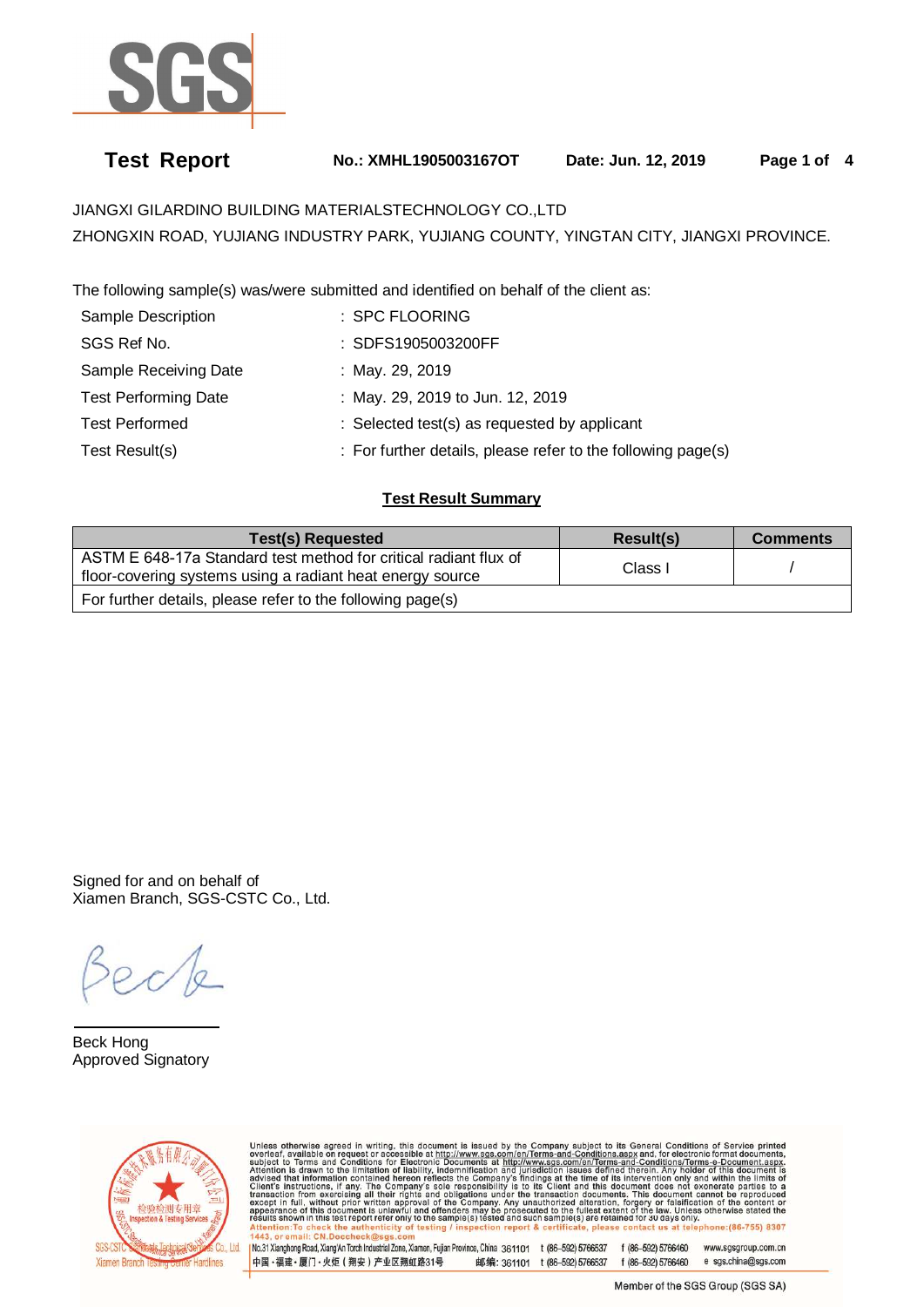

**Test Report No.: XMHL1905003167OT Date: Jun. 12, 2019 Page 2 of 4** 

# **Test conducted:**

ASTM E648-17a Standard test method for critical radiant flux of floor-covering systems using a radiant heat energy source.

### **I. General information**

| <b>Thickness</b> | About 4.0mm                                                                                                                                                    |  |
|------------------|----------------------------------------------------------------------------------------------------------------------------------------------------------------|--|
| Area Density     | About 8.31kg/m <sup>2</sup>                                                                                                                                    |  |
| Exposed face     | Wood grain face                                                                                                                                                |  |
| Precondition     | Temperature: $(21\pm3)$ °C Humidity: $(50\pm5)$ %,<br>Duration: 168h                                                                                           |  |
| Mounting method  | Fibre cement board, with its density about 1800kg/ $m3$ , thickness about 8mm, is as<br>the substrate. The specimens were fixed mechanically to the substrate. |  |

# **II. Test results**

| Flame front advance |                       |                       |                       |  |
|---------------------|-----------------------|-----------------------|-----------------------|--|
| Distance (cm)       | Specimen1             | Specimen 2            | Specimen 3            |  |
|                     | Time (minute: second) | Time (minute: second) | Time (minute: second) |  |
| 5                   | 5:42                  | 5:31                  | 6:01                  |  |
| 10                  |                       |                       |                       |  |
| 15                  |                       |                       |                       |  |
| 20                  |                       |                       |                       |  |
| 25                  |                       |                       |                       |  |
| 30                  |                       |                       |                       |  |
| 35                  |                       |                       |                       |  |
| 40                  |                       |                       |                       |  |
| 45                  |                       |                       |                       |  |
| 50                  |                       |                       |                       |  |
| 55                  |                       |                       |                       |  |
| 60                  |                       |                       |                       |  |
| 65                  |                       |                       |                       |  |
| 70                  |                       |                       |                       |  |
| 75                  |                       |                       |                       |  |
| 80                  |                       |                       |                       |  |
| 85                  |                       |                       |                       |  |



Unless otherwise agreed in writing, this document is issued by the Company subject to its General Conditions of Service printed<br>subject to Terms and Conditions for Electronic Documents at the Company subject to its Genera Hentien-Tex eck the a thenticity of testing / inspection report & certificate, please contact us at telephone: (86-755) 8307

or amail: CN.D. No.31 Xianghong Road, Xiang An Torch Industrial Zone, Xiamen, Fujian Province, China 361101 t (86-592) 5766537 f (86-592) 5766460 www.sgsgroup.com.cn 邮编: 361101 t (86-592) 5766537 f (86-592) 5766460 e sgs.china@sgs.com 中国·福建·厦门·火炬 (翔安) 产业区翔虹路31号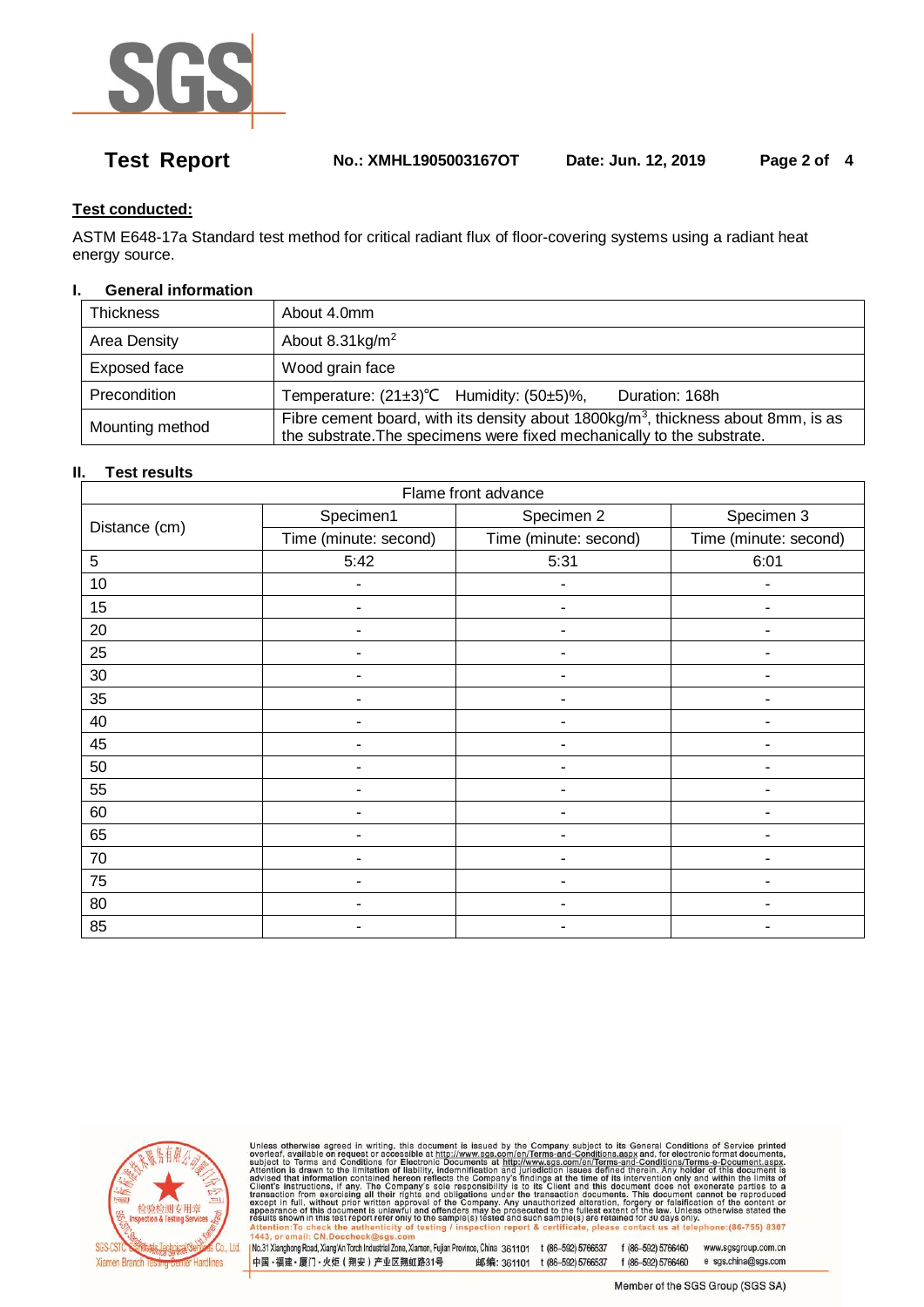

### **Test Report No.: XMHL1905003167OT Date: Jun. 12, 2019 Page 3 of 4**

| Distance (cm)        | Specimen1             | Specimen 2            | Specimen 3            |
|----------------------|-----------------------|-----------------------|-----------------------|
|                      | Time (minute: second) | Time (minute: second) | Time (minute: second) |
| 90                   |                       |                       |                       |
| 95                   |                       |                       | -                     |
| 100                  |                       |                       |                       |
| Extinguishing time   | 10:00                 | 10:00                 | 10:00                 |
| Burned distance (cm) | 8                     | 8                     |                       |
| Observations         | Charring              | Charring              | Charring              |

Calculation:

|                                               | Specimen1 | Specimen 2 | Specimen 3 | Average |  |
|-----------------------------------------------|-----------|------------|------------|---------|--|
| Critical radiant flux<br>(W/cm <sup>2</sup> ) | .09       | .09        | .09        | l.09    |  |

Note: S-estimated standard deviation; V-coefficient of variation

# **RATING:**

Note: ASTM E648 is solely a test procedure and, as such, has no specific pass/fail criteria of its own. The below specification criteria are cited for reference purposes only, and may or may not apply to this tested product.

The National Fire Protection Association Life Safety Code 101, Chapter 10, Section 10.2.7 "Interior Floor Finish Testing and Classification", has a means of classifying materials with respect to critical radiant flux ratings when tested in accordance with NFPA 253, Standard Method of Test for Critical Radiant Flux of Floor Covering Systems Using a Radiant Heat Energy Source, or ASTM E 648, Standard Test Method for Critical Radiant Flux of Floor Covering Systems Using a Radiant Heat Energy Source.

International Building Code, Chapter 8, Interior Finishes, Section 804 "INTERIOR FLOOR FINISH", was classified in accordance with ASTM E648 or NFPA 253. Such interior finish materials shall be grouped in the following classes in accordance with their critical radiant flux ratings.



Unless otherwise agreed in writing, this document is issued by the Company subject to its General Conditions of Service printed subject to Terms and Conditions and the Subject to Terms and Conditions of creations of the su ction report & certificate, please contact us at telephone: (86-755) 8307  $k$  the testing

No.31 Xianghong Road, Xiang'An Torch Industrial Zone, Xiamen, Fuilan Province, China 361101 t (86-592) 5766537 f (86-592) 5766460 www.sqsgroup.com.cn 中国·福建·厦门·火炬 (翔安) 产业区翔虹路31号 邮编: 361101 t (86-592) 5766537 f (86-592) 5766460 e sgs.china@sgs.com